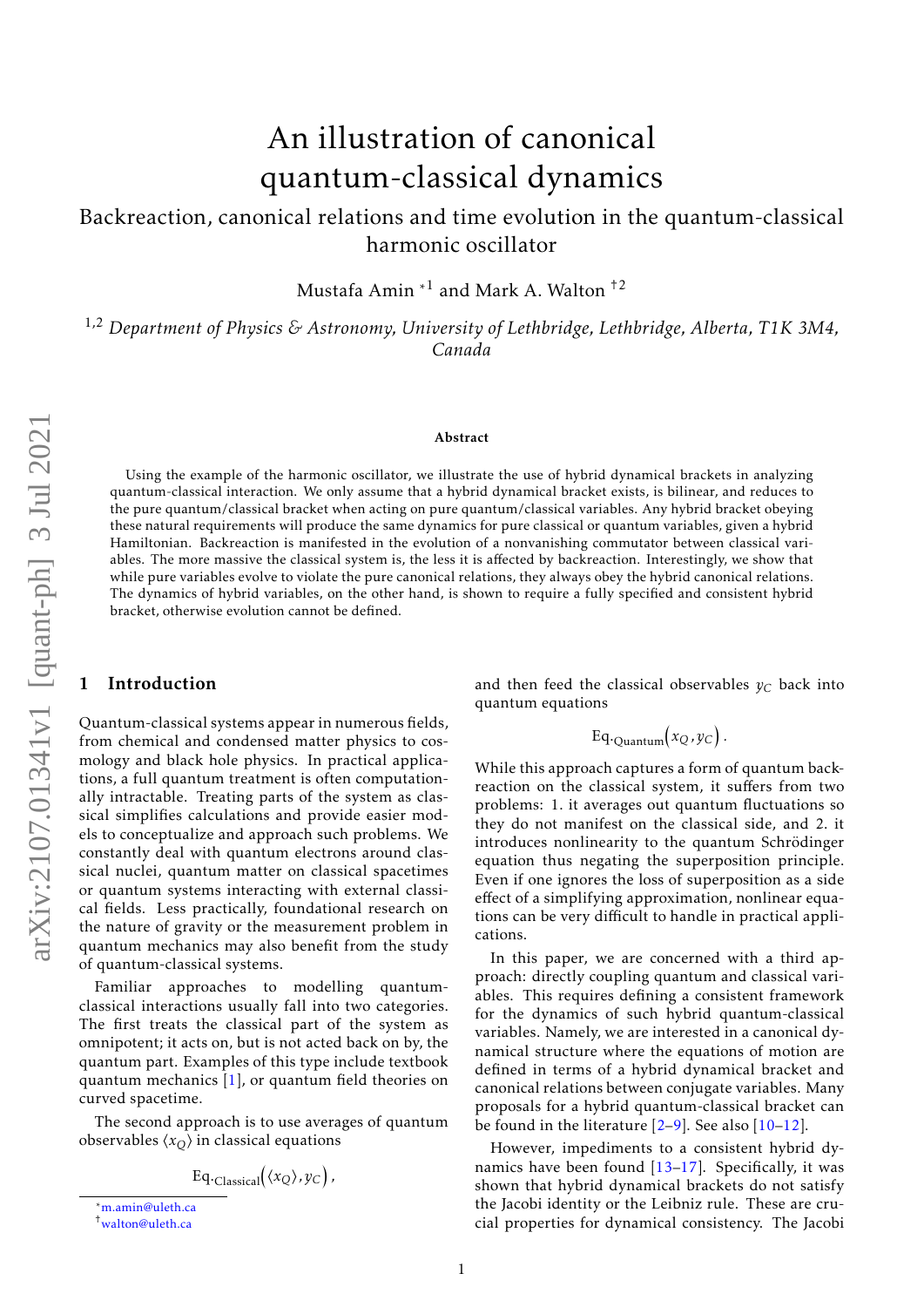identity guarantees that the fundamental canonical relations are preserved with dynamical evolution. The Leibniz rule is essential for defining dynamical evolution and derivatives, as shall be demonstrated in Sec. [4.](#page-3-0)

The present authors, however, have shown in  $[18]$ that starting from a full quantum system and taking the classical limit of a part, one can uncover a general class of hybrid brackets. Different brackets arise from different quantization schemes on the classical sector prior to taking the classical limit. In particular, the bracket proposed by Aleksandrov [\[2\]](#page-5-1), Gerasimenko [\[3\]](#page-5-8), and Boucher and Traschen [\[4\]](#page-5-9) arises as a special case of the general bracket when Wigner-Weyl quantization is used. The derivation of the general bracket makes use of the phase space formulation of quantum mechanics showing a connection between phase space distributions (like that of Wigner, Husimi, etc.) and hybrid dynamical brackets.

To address the aforementioned no-go theorems, the authors introduced a *hybrid composition product* [\[18\]](#page-5-7). The general hybrid bracket is then the commutator of that product. It follows that the Jacobi identity and Leibniz rule are automatically satisfied provided that the hybrid composition product is associative.

Then, for a restricted set of hybrid variables that form an associative subalgebra with the hybrid composition product, dynamics is consistent. Since quantum-classical interactions are represented by hybrid terms in the Hamiltonian, the consistency of quantum-classical dynamics in our scenario implies that only certain interactions between quantum and classical systems are allowed.

Here we present a working example of canonical hybrid dynamics that provides a blueprint for applying the framework to possible problems of interest. The harmonic oscillator is ubiquitous in physical systems. We use it to illustrate the features of hybrid dynamics and the cautionary pitfalls of dealing with systems that are not clearly classical or quantum.

Notably, hybrid evolution of pure variables does not depend on any particular definition of a hybrid bracket as long as it is bilinear and reduces to a pure bracket when one of its arguments is pure. Evolution of hybrid variables, on the other hand, requires specification of the hybrid bracket used. We emphasize that the methods presented in this paper are applicable to more general problems.

We introduce basic concepts and general properties of hybrid brackets in Sec. [2.](#page-1-0) In Sec. [3,](#page-2-0) we calculate the equations of motion of pure classical and quantum variables in the quantum-classical harmonic oscillator. Adopting Anderson's argument [\[5\]](#page-5-10), we find the "backreaction" of the quantum on the classical and show the blurring of the line between quantum and classical variables due to interaction.

Finally, we describe an example of time evolution of hybrid variables in Sec. [4.](#page-3-0) In that example, the need for a consistent hybrid bracket is illustrated. Different brackets, corresponding to different quantization schemes (and, by extension, different phase space distributions) are shown to produce different time evolutions for hybrid variables.

## <span id="page-1-0"></span>2 Hybrid dynamics

There are multiple approaches to the problem of combining quantum and classical systems  $[10-12]$  $[10-12]$ . In this paper, we are concerned with the canonical approach, in which the problem is that of defining a hybrid dynamical bracket. The hybrid bracket {[·*,*·]} then plays, for hybrid variables, the role of the commutator  $[\cdot, \cdot]/i\hbar$ for quantum variables or the Poisson bracket {·*,*·} for classical ones.

Hybrid brackets have been proposed in [\[2](#page-5-1)[–9\]](#page-5-2). The authors have derived a general class of hybrid brackets in [\[18\]](#page-5-7) by applying a partial classical limit to quantum mechanics. Different arguments may produce different brackets, but a general feature of all of them is their reduction property. A hybrid bracket should reduce to a pure (quantum or classical) bracket when one of its arguments is pure:

<span id="page-1-1"></span>
$$
\{[\cdot, A_{Q}]\} = \frac{1}{i\hbar} [\cdot, A_{Q}],
$$
  

$$
\{[\cdot, A_{C}]\} = \{\cdot, A_{C}\}.
$$
 (2.1)

The subscripts *Q* and *C* signify quantum and classical variables, respectively. Another property shared by hybrid brackets is bilinearity:

$$
\{[A, B + C] \} = \{[A, B] \} + \{[A, C] \},
$$

$$
\{[A + B, C] \} = \{[A, C] \} + \{[B, C] \}.
$$
 (2.2)

A general Hamiltonian is given by

<span id="page-1-4"></span><span id="page-1-3"></span>
$$
H = H_Q + H_C + V \tag{2.3}
$$

While the pure  $H<sub>O</sub>$  and  $H<sub>C</sub>$  encode internal dynamics of the quantum and classical subsystems, *V* is a hybrid interaction term that couples quantum and classical variables. Without knowing the specific definition of the hybrid bracket, one can find the equation of motion for pure variables using only the reduction requirement [\(2.1\)](#page-1-1)

<span id="page-1-2"></span>
$$
\frac{d}{dt}A_{\text{Pure}} = \{ [A_{\text{Pure}}, H] \} + \frac{\partial}{\partial t} A_{\text{Pure}} .
$$
 (2.4)

The equation is given in the Heisenberg picture, where time evolution resides in the dynamical variables instead of the state.

The reduction requirement  $(2.1)$  can go a long way in defining hybrid dynamics as shown by an explicit example in Sec. [3.](#page-2-0) Specifically, when one is interested in calculating the time evolution of pure variables, as in Eq. [\(2.4\)](#page-1-2), one can rely on the well-defined quantum or classical brackets to perform calculations.

The dynamics of hybrid variables is more complicated, however. It was shown in  $[13-17]$  $[13-17]$  that hybrid brackets cannot define a consistent dynamical framework for general hybrid variables.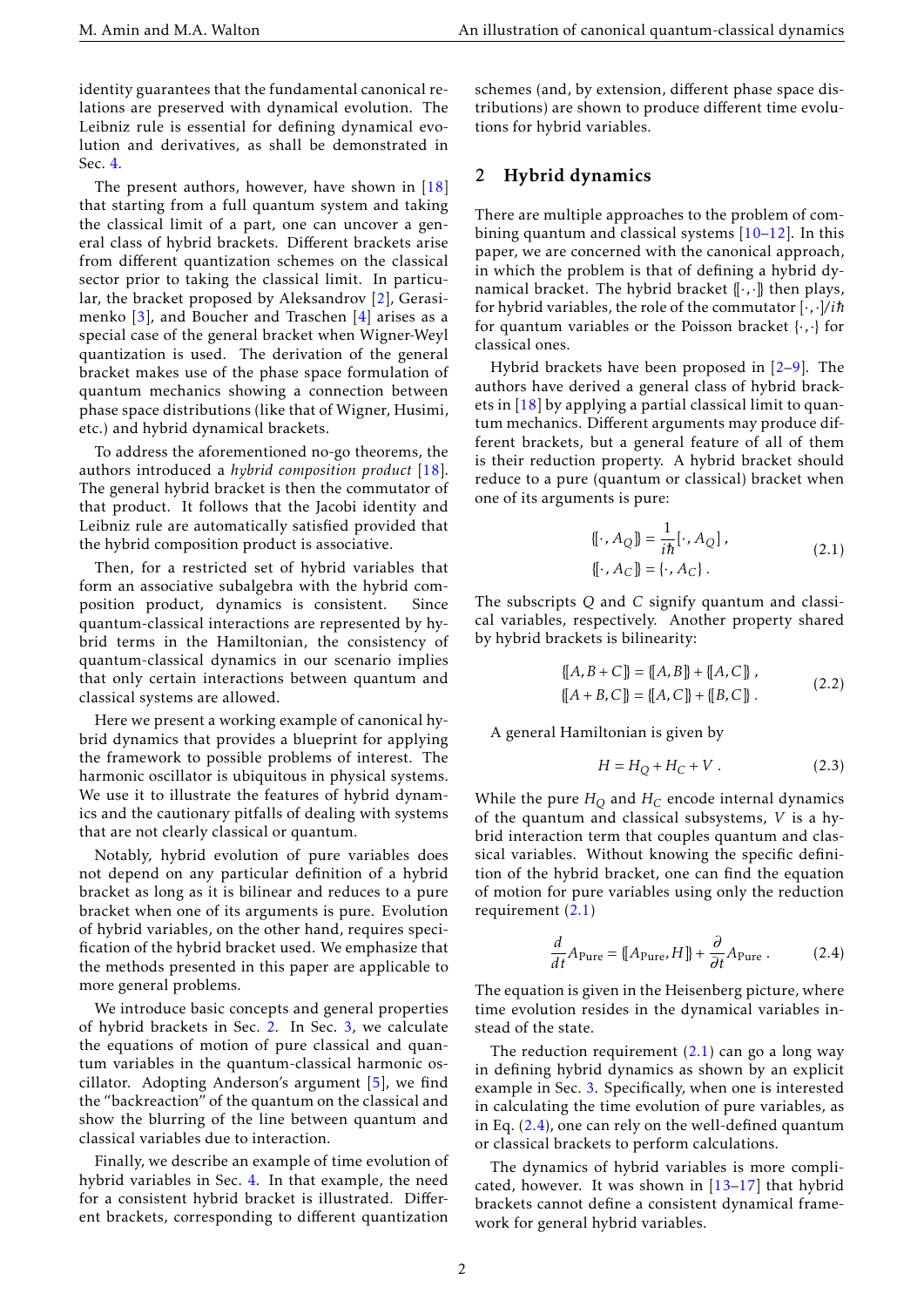To deal with the problem of evolving hybrid variables or, equivalently, having both arguments of the dynamical bracket be hybrid, we need a specific definition of the bracket. The authors have derived a general hybrid bracket in [\[18\]](#page-5-7) along with a definite consistency condition for hybrid brackets. Namely, only a certain subset of hybrid variables is allowed into the theory for which hybrid dynamics is consistently defined. An immediate consequence of such restriction is that the consistency of hybrid dynamics dictates what kind of interaction could exist between quantum and classical systems. The derivation of the general hybrid bracket in  $[18]$ , as outlined in Sec. [4,](#page-3-0) relies on the methods of phase space quantum mechanics.

#### <span id="page-2-0"></span>3 Backreaction in the harmonic oscillator

One of the main motivations for developing hybrid dynamics is to study the effect of quantum systems on classical ones. It is to be expected that initially deterministic classical variables will inherit some uncertainty by interacting with a quantum system. In  $[5]$ , Anderson argues that classical variables will evolve to become "quasiclassical": variables that exhibit only *secondary fluctuations*. That is, the uncertainty in a quasiclassical variable exists only due to interacting with a quantum system; in the absence of such interaction, quasiclassical variables evolve in purely classical fashion. This is in contrast to fully quantum variables, which exhibit primary fluctuations; those are fundamentally uncertain.

In this section, following Anderson's pioneering work, we provide an example of the evolution of (quasi)classical variables. Quantum backreaction on classical variables is found in terms of a nonvanishing commutator between classical canonical conjugates. We emphasize that here we only use the reduction property  $(Eq. (2.1))$  $(Eq. (2.1))$  $(Eq. (2.1))$  and not a specific definition of the hybrid bracket.

It should be stressed that the following example only serves as an explicit illustration of the more general possibilities of hybrid dynamics. The same logic applies to any Hamiltonian [\(2.3\)](#page-1-3), even if more involved equations of motion result. The example presented here demonstrates the basic concepts.

Consider a quantum-classical harmonic oscillator Hamiltonian

$$
H = \frac{p_C^2}{2m_C} + \frac{p_Q^2}{2m_Q} + \frac{1}{2}k(x_C - x_Q)^2.
$$
 (3.1)

The mass, position and momentum of the classical and quantum particles are given by  $(m_C, x_C, p_C)$ and  $(m_O, x_O, p_O)$  respectively, and *k* is the coupling strength. Using the center-of-mass and relative separation coordinates

$$
X = \frac{m_C x_C + m_Q x_Q}{m_C + m_Q} , \quad P = p_C + p_Q
$$
  

$$
x = x_C - x_Q , \qquad p = \frac{m_Q p_C - m_C p_Q}{m_C + m_Q} , \qquad (3.2)
$$

and the total and reduced masses

$$
M = m_C + m_Q, \qquad m = \frac{m_C m_Q}{m_C + m_Q}, \qquad (3.3)
$$

the Hamiltonian can be written as

$$
H = \frac{P^2}{2M} + \frac{p^2}{2m} + \frac{1}{2}kx^2
$$
 (3.4)

Notice that  $(X, P, x, p)$  are hybrid variables. However, they are *additive* hybrids that do not directly couple quantum and classical variables.

Formally, the new variables obey the canonical relations in terms of the hybrid bracket. This can be shown using only the general reduction property  $(2.1)$  and bilinearity  $(2.2)$ :

$$
\{[X, P]\} = \frac{1}{M} \{ [m_C x_C + m_Q x_Q, p_C + p_Q] \}
$$
(3.5)

$$
= \frac{m_C}{M} \{x_C, p_C\} + \frac{1}{i\hbar} \frac{m_Q}{M} [x_Q, p_Q] = 1 , \qquad (3.6)
$$

and similarly for the rest of the relations. Using the hybrid fundamental relations, we can show that  $\dot{X}$  =  ${[X,H]}$  by explicit calculation

$$
\dot{X} = \frac{m_C}{M}\dot{x}_C + \frac{m_Q}{M}\dot{x}_Q
$$
\n(3.7)

$$
=\frac{m_C}{M}\left\{x_C, H\right\} + \frac{1}{i\hbar} \frac{m_Q}{M} \left[x_Q, H\right]
$$
 (3.8)

$$
= \{ [X, H] \} . \tag{3.9}
$$

The reduction and bilinearity properties were again used to obtain the last equality.

Now the system can be solved using standard methods. The center-of-mass position and momentum evolve according to

$$
P = P(0), \qquad X = X(0) + \frac{P(0)}{M}t. \tag{3.10}
$$

The relative separation position and momentum equations of motion are

$$
x = x(0)\cos(\omega t) + \frac{p(0)}{m\omega}\sin(\omega t), \qquad (3.11)
$$

$$
p = p(0)\cos(\omega t) - m\omega x(0)\sin(\omega t), \qquad (3.12)
$$

where  $\omega$  = √ *k/m* . Finally, the equations of motion for the classical position and momentum are found to be

<span id="page-2-3"></span><span id="page-2-1"></span>
$$
x_C = \frac{1}{M} \Big[ m_C + m_Q \cos(\omega t) \Big] x_C(0)
$$
  
+ 
$$
\frac{1}{m_C M \omega} \Big[ m_C \omega t + m_Q \sin(\omega t) \Big] p_C(0)
$$
  
+ 
$$
\frac{m_Q}{M} \Big[ 1 - \cos(\omega t) \Big] x_Q(0)
$$
  
+ 
$$
\frac{1}{M \omega} \Big[ \omega t - \sin(\omega t) \Big] p_Q(0)
$$
 (3.13)

and

<span id="page-2-2"></span>
$$
p_C = \frac{1}{M} \Big[ m_C + m_Q \cos(\omega t) \Big] p_C(0) - m\omega \sin(\omega t) x_C(0)
$$

$$
+ \frac{m_C}{M} \Big[ 1 - \cos(\omega t) \Big] p_Q(0) + m\omega \sin(\omega t) x_Q(0) .
$$
(3.14)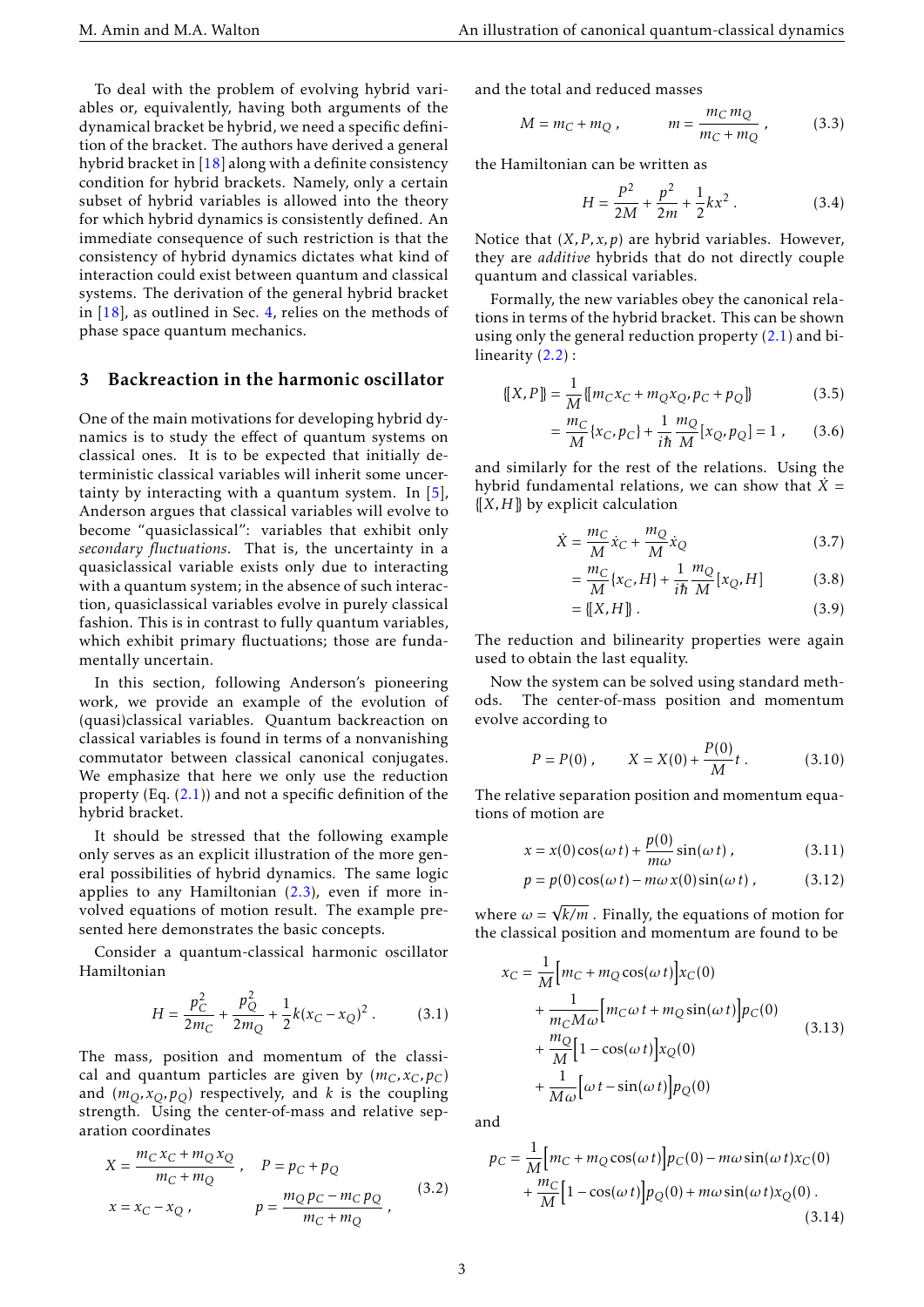<span id="page-3-2"></span>

Figure 1: Qualitative evolution of  $[x_C, p_C]/i\hbar$  through Eq. [\(3.15\)](#page-3-1), with  $m<sub>O</sub>$  and *k* set to unity. At  $t = 0$ , classical variables are known with certainty (vanishing commutator). Before and after this moment of certainty, the commutator deviates from zero implying uncertain prediction/retrodiction. As the classical mass  $m<sub>C</sub>$  becomes larger, the curve flattens approaching zero around the point of certainty at  $t = 0$ .

The equations of motion for  $x<sub>O</sub>$  and  $p<sub>O</sub>$  are identical and can be found by swapping subscripts *Q* and *C* in  $(3.13)$  and  $(3.14)$ .

We see from the dependence of  $x_C$  and  $p_C$  on  $x_O(0)$ and  $p<sub>O</sub>(0)$  that a form of backreaction is present on the classical variables. While the commutator  $[x_C, p_C]$ vanishes initially, it evolves to be non-zero due to interaction:

$$
\frac{1}{i\hbar}[x_C, p_C] = \frac{m}{M}\Big(2 - 2\cos(\omega t) - \omega t \sin(\omega t)\Big). \quad (3.15)
$$

If a nonvanishing commutator indicates uncertainty, then the above equation shows how quantum backreaction is manifested in a quantum-classical harmonic oscillator. Fig. [1](#page-3-2) depicts the evolution of the commutator of  $x_C$  and  $p_C$ . Initially,  $x_C(0)$  and  $p_C(0)$  were known with complete certainty, perhaps through measurement. Prediction or retrodiction at times other than  $t = 0$  is uncertain. We see that as the classical mass  $m<sub>C</sub>$  becomes large compared to the quantum mass  $m<sub>O</sub>$ , the commutator  $[x_C, p_C]$  approaches zero and classical behaviour dominates  $x_C$  and  $p_C$ .

Further, non-classical behaviour is shown in the change of the value of the Poisson bracket. While {*xC, pC*} initially obeys the classical canonical relation, it evolves to deviate from unity

$$
\{x_C, p_C\} = \frac{1}{M^2} \Big( m_C + m_Q \cos(\omega t) \Big)^2 + \frac{m}{m_C M} \sin(\omega t) \Big( m_C \omega t + m_Q \sin(\omega t) \Big). \tag{3.16}
$$

That deviation from classicality is, again, due to quantum backreaction.

The hybrid nature of  $x_C$  and  $p_C$  is now shown elegantly in terms of the hybrid bracket. While they do not obey either the quantum or the classical canonical relations (Eqs.  $(3.15)$  and  $(3.16)$ ), they do obey the *hybrid* fundamental canonical relation

$$
\{ [x_C, p_C] \} = 1 . \tag{3.17}
$$

Since  $x_C$  and  $p_C$  at  $t \neq 0$  are additive hybrids, this can be shown explicitly using the reduction [\(2.1\)](#page-1-1) and bilinearity  $(2.2)$  properties applied to Eqs.  $(3.13)$  and  $(3.14)$ for  $x_C$  and  $p_C$ . Any hybrid bracket possessing these properties will produce the same results. A similar calculation can be done for  $x_Q$  and  $p_Q$ .

An important note is in order. Thanks to the reduction property [\(2.1\)](#page-1-1), hybrid evolution of pure variables is consistent. That is, if the hybrid bracket has one of its two arguments pure (or a sum of pure variables), it reduces to a consistent pure bracket. This will be the case *if only one hybrid variable is used in the problem*. This covers a wide class of problems. Usually the one interesting hybrid variable is the interaction Hamiltonian, while all other variables of interest are either pure classical or pure quantum such as positions, momenta, fields etc. In the next section we will demonstrate the use of the full hybrid bracket if one desires to study the evolution of general hybrid variables.

### <span id="page-3-0"></span>4 Evolution of hybrid variables

As demonstrated in the previous section, the evolution of pure variables and, by extension, additive hybrid variables is largely bracket-agnostic. For nontrivial hybrids, however, a specific definition of the hybrid bracket is necessary. Consider, for example, a hybrid variable *η* that is a product of quantum and classical variables

$$
\eta = \eta_C \eta_Q \,. \tag{4.1}
$$

<span id="page-3-1"></span>On one hand, taking the time derivative of such a variable is unclear, since the Leibniz rule for derivation now runs into operator ordering ambiguities. As seen in the previous section, classical variables will evolve into quasiclassical variables that do not commute with quantum ones. Thus, while  $\eta = \eta_C \eta_O =$ *n*<sup>*Q</sup>Q*</sub>*C*, one does not know whether  $η = η_Cη$ <sup> $O + ηC$  $t$ *<sup>1</sup>* $O$ *</sub></sup></sup>* or  $\dot{\eta} = \eta_Q \dot{\eta}_C + \eta_C \dot{\eta}_Q$ , for example. On the other hand, the reduction property [\(2.1\)](#page-1-1) is clearly insufficient to calculate the hybrid bracket when both variables are nontrivial hybrids so that {[*η,H*]} isn't defined either. A consistent Leibniz rule for the hybrid bracket is needed.

<span id="page-3-3"></span>The problem intensifies as various no-go theorems assert that the Leibniz rule and the Jacobi identity are not generally satisfied by hybrid brackets, making them inconsistent [\[13–](#page-5-5)[17\]](#page-5-6). However, the authors have proposed a possible reinterpretation of these nogo theorems in light of the work presented in [\[18\]](#page-5-7). A general hybrid bracket is derived there, of the form

<span id="page-3-4"></span>
$$
\{[A, B]\} = \frac{1}{i\hbar} \Big( A \circledast B - B \circledast A \Big) , \tag{4.2}
$$

where  $\circledast$  is the *hybrid composition product*. Now the consistency of the bracket is seen in light of this new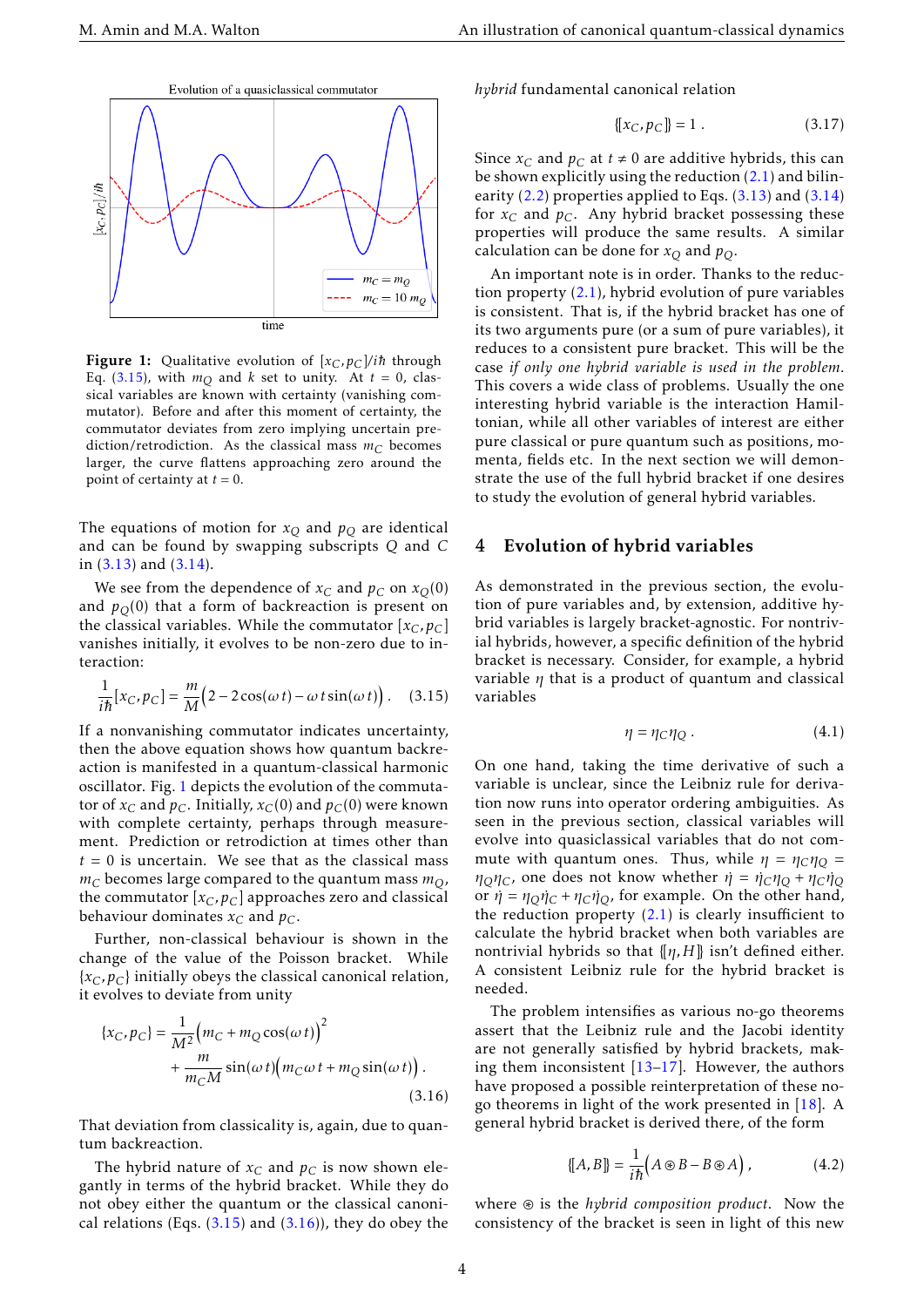composition product. If  $\circledast$  is associative, the bracket will obey the Jacobi identity, and the Leibniz rule will take the form

$$
\{ [A, B \circledast C] \} = \{ [A, B] \} \circledast C + B \circledast \{ [A, C] \} . \tag{4.3}
$$

Now that the problem is cast in definite terms, we propose a possible circumvention. If we restrict hybrid variables to be only those forming an associative subalgebra with the hybrid composition product ~, then the dynamics of these variables is consistent. This implies that only certain quantum-classical interactions are allowed, as dictated by the consistency of the framework.

Since associativity with the  $\circledast$ -product is the central condition, a concrete definition of  $\circledast$  is needed. In [\[18\]](#page-5-7), it is shown that a general hybrid bracket is derived through the application of a partial classical limit to a full quantum theory. A quantum system is subdivided into *Q*(uantum) and *C*(lassical) sectors. Then a classical limit is applied on the *C* sector using the phase space formulation of quantum mechanics. The form of  $\circledast$  depends on the choice of the quantization scheme (e.g., the ordering recipe) on the *C* sector.

The  $\circledast$ -product [\[18\]](#page-5-7)

$$
A \circledast B = AB + \frac{i\hbar}{2} [(A, B) + \sigma(A, B)] \tag{4.4}
$$

acts only on the classical part of hybrid variables. The symmetric binary operation *σ* reflects the quantization scheme on the *C* sector prior to taking the classical limit. Using  $(4.4)$  in  $(4.2)$ , we obtain the bracket in a more familiar form

$$
\[\{A, B\}] = \frac{1}{i\hbar} [A, B] + \frac{1}{2} \Big[ \{A, B\} - \{B, A\} \Big] + \frac{1}{2} \Big[ \sigma(A, B) - \sigma(B, A) \Big].
$$
\n(4.5)

For  $\sigma = 0$ , the bracket reduces to that proposed by Aleksandrov [\[2\]](#page-5-1), Gerasimenko [\[3\]](#page-5-8), and Boucher and Traschen [\[4\]](#page-5-9).

A general formula for *σ* resulting from familiar quantization schemes on the *C* sector is given by

$$
\sigma(A,B) = a \frac{\partial A}{\partial x_C} \frac{\partial B}{\partial x_C} + b \frac{\partial A}{\partial p_C} \frac{\partial B}{\partial p_C} + c \left( \frac{\partial A}{\partial x_C} \frac{\partial B}{\partial p_C} + \frac{\partial A}{\partial p_C} \frac{\partial B}{\partial x_C} \right),
$$
(4.6)

where the constants (*a,b, c*) reflect the choice of quantization. For example, (0*,*0*,*0) reflects the Weyl ordering associated with the Wigner phase space distribution, while (1*,*1*,*0) reflects a certain parameterization of the anti-normal ordering associated with the Husimi distribution.

Now a hybrid equation of motion for hybrid variables in the Heisenberg picture can be defined as

$$
\frac{dA}{dt} = [[A, H]] + \frac{\partial A}{\partial t}.
$$
\n(4.7)

Once a choice for  $\sigma$  (or the quantization scheme prior to the classical limit) is specified, dynamical evolution is unambiguously defined. Different *σ*'s will produce different evolutions.

As an illustrative example, take

$$
\eta = p_C p_Q \tag{4.8}
$$

to be a hybrid variable of interest. Notice that the time derivative of the classical part of *η* does not commute with quantum variables. Given the harmonic oscillator Hamiltonian [\(3.1\)](#page-2-3), we have

<span id="page-4-3"></span>
$$
\dot{\eta}_C = \dot{p}_C = \{p_C, H\} = -k(x_C - x_Q) \,,\tag{4.9}
$$

and thus the ordering of  $\frac{d}{dt}(\eta_Q \eta_C)$  is ambiguous. To see the problem, let us naively calculate *η*˙ in two different orderings

$$
(\dot{\eta})_1 = \dot{p}_C p_Q + p_C \dot{p}_Q = k \left( x_Q p_Q - x_C p_Q - x_Q p_C + x_C p_C \right),
$$
 (4.10a)

$$
(\eta)_1 = \dot{p}_C p_Q + p_C \dot{p}_Q
$$
  
=  $k (p_Q x_Q - x_C p_Q - x_Q p_C + x_C p_C)$ , (4.10b)

<span id="page-4-0"></span>It could be suggested to symmetrize the product of  $x<sub>O</sub>$ and  $p<sub>O</sub>$ , and thus get rid of the ambiguity. However, such symmetrization would be an ad hoc choice of operator ordering on the *Q* sector. A consistent hybrid bracket is necessary.

In terms of the hybrid bracket  $(4.5)$ , time evolution of *η* is given by

<span id="page-4-2"></span><span id="page-4-1"></span>
$$
\dot{\eta} = \{\eta, H\}
$$
  
=  $k \left( \frac{x_Q p_Q + p_Q x_Q}{2} - x_C p_Q - x_Q p_C + x_C p_C + x_C p_C + \frac{i\hbar}{2} \sigma(x_C, p_C) \right).$  (4.11)

Compare  $(4.11)$  to  $(4.10)$ . While a symmetrization of  $(4.10)$  gets rid of the ordering ambiguity (in an adhoc manner), it completely misses out on the *σ* term present in  $(4.11)$ . To reiterate,  $\sigma$  is connected the operator ordering on the *C* sector, not the *Q* sector, before taking the classical limit.

<span id="page-4-4"></span>As promised, different forms of *σ* will have different evolutions. In the simple example of  $\eta = p_C p_O$ , using the definition  $(4.6)$  of  $σ$ ,  $η$  becomes

$$
k \left( \frac{x_Q p_Q + p_Q x_Q}{2} - x_C p_Q - x_Q p_C + x_C p_C + \frac{i\hbar}{2} c \right). \tag{4.12}
$$

Here, *c* is a constant determined by the original quantization scheme on the *C* sector before the classical limit, as discussed below Eq. [\(4.6\)](#page-4-4). Finally, the time dependence of  $\eta$  can be found by plugging in the solutions for  $(x_C, p_C, x_O, p_O)$ . The classical variables  $x_C$ and  $p_C$  have been explicitly calculated in Eqs. [\(3.13\)](#page-2-1) and [\(3.14\)](#page-2-2). The equations for  $(x_Q, p_Q)$  can be found similarly.